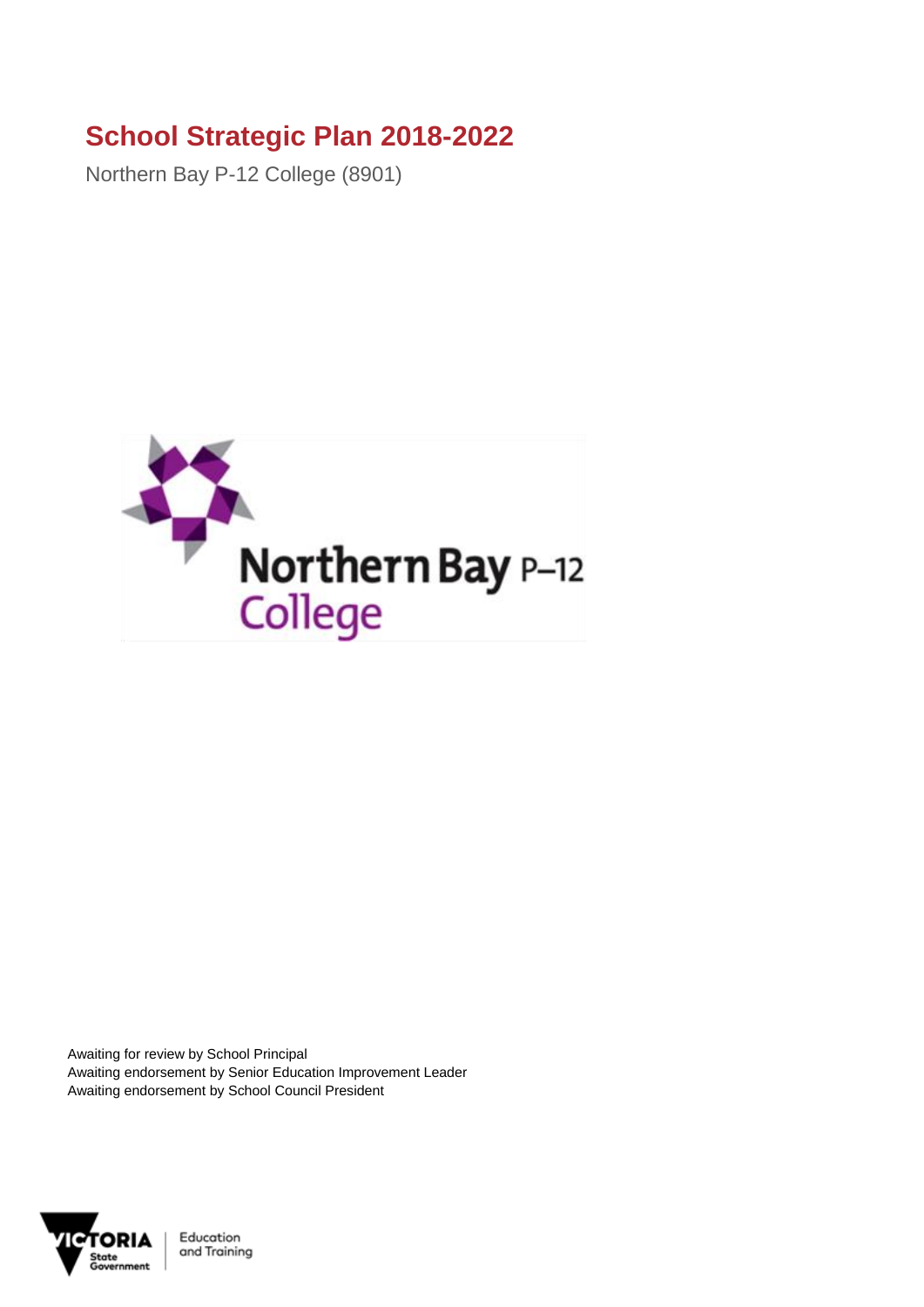## **School Strategic Plan - 2018-2022**

Northern Bay P-12 College (8901)

| <b>School vision</b> | Our vision is to enable our school community to set and achieve high standards in terms of health, nutrition, education and employment.<br>Our mission is to provide the Corio, Norlane community with the highest quality educational programs in the best possible world-class<br>facilities with a vision to instill community commitment, confidence and high expectations in lifelong learning by:<br>Creating a community that is literate, numerate, curious, articulate, resilient and passionate.<br>Developing young people who are engaged, motivated and challenged to fulfil their potential.<br>2.<br>Constructing curriculum, pedagogy and teacher professionalism to achieve above expected outcomes for all students at each<br>3.<br>stage of learning.<br>Maximising educational opportunities and creating purposeful and diverse pathways for all students.<br>Developing students who are highly employable with values of resilience, optimism, self-respect and who strive for personal best.<br>Developing partnerships with other school, community organisations and business, which can empower a community through<br>6.<br>learning.<br>Integrating education and community / family services into one precinct.                                     |
|----------------------|------------------------------------------------------------------------------------------------------------------------------------------------------------------------------------------------------------------------------------------------------------------------------------------------------------------------------------------------------------------------------------------------------------------------------------------------------------------------------------------------------------------------------------------------------------------------------------------------------------------------------------------------------------------------------------------------------------------------------------------------------------------------------------------------------------------------------------------------------------------------------------------------------------------------------------------------------------------------------------------------------------------------------------------------------------------------------------------------------------------------------------------------------------------------------------------------------------------------------------------------------------------------------------|
| <b>School values</b> | We aim to provide effective programs, services, information and resources that engage students as we model the values of:<br>Collaboration<br>The responsibility to actively work and plan together in a flexible learning environment<br>The responsibility to share our resources and learning with others<br>The responsibility to include all members of the College community<br>The responsibility to manage differences of opinion in a respectful way<br>Outcomes<br>The responsibility to implement the agreed actions of the College<br>The responsibility to engage in reflective practice to inform ongoing improvement<br>The responsibility to set goals and achieve targets<br>The responsibility to collect, monitor and analyse data to drive improvement<br>Respect<br>The right to a supportive, safe, secure and dynamic learning environment which encourages freedom of thought and expression<br>The right to learn in an inclusive college community with access to full participation<br>The right to value, celebrate and acknowledge cultural rights and diversity<br>The right to have support at the point of need<br>The right to have input into issues that affect you<br>Equity<br>The right to what is fair and just<br>The right to be included |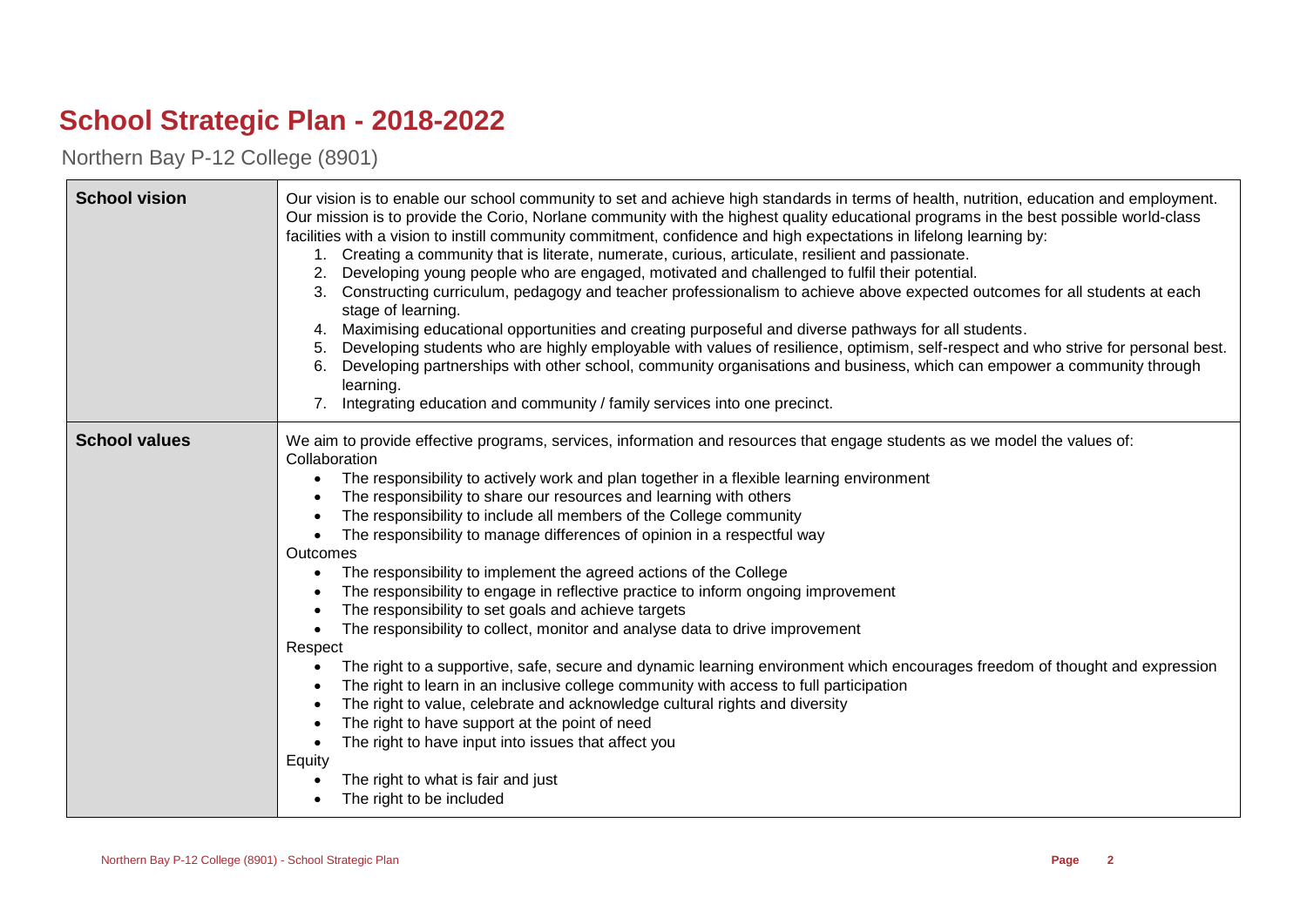|                           | The right to adjustments that enable access<br>The right to be understood as an individual                                                                                                                                                                                                                                                                                                                                                                                                                                                                                                                                                                                                                                                                                                                                                                                                                                                                                                                                                                                                                                                                                                                                                                                                                                                                                                                                                                                                                                                                                                                                                                                                                                                                                                                                                                                                                                                                                                                                                                                                                                                                                                                                                                                                                                                                                                                                                                                                                                                                                                                                                                                                                                    |
|---------------------------|-------------------------------------------------------------------------------------------------------------------------------------------------------------------------------------------------------------------------------------------------------------------------------------------------------------------------------------------------------------------------------------------------------------------------------------------------------------------------------------------------------------------------------------------------------------------------------------------------------------------------------------------------------------------------------------------------------------------------------------------------------------------------------------------------------------------------------------------------------------------------------------------------------------------------------------------------------------------------------------------------------------------------------------------------------------------------------------------------------------------------------------------------------------------------------------------------------------------------------------------------------------------------------------------------------------------------------------------------------------------------------------------------------------------------------------------------------------------------------------------------------------------------------------------------------------------------------------------------------------------------------------------------------------------------------------------------------------------------------------------------------------------------------------------------------------------------------------------------------------------------------------------------------------------------------------------------------------------------------------------------------------------------------------------------------------------------------------------------------------------------------------------------------------------------------------------------------------------------------------------------------------------------------------------------------------------------------------------------------------------------------------------------------------------------------------------------------------------------------------------------------------------------------------------------------------------------------------------------------------------------------------------------------------------------------------------------------------------------------|
| <b>Context challenges</b> | Northern Bay College is a large and proud Government School that sits in the North of Geelong. We have a number of students who are<br>identified through NCCD data collection process as requiring additional adjustments. We also have a number of students who have<br>experienced early childhood trauma. Developmental delays and student attendance impact on our student learning data and sometimes<br>compromise our safe and orderly learning environment. We are pleased that we are moving from a fixed mindset to a growth mindset<br>with our staff and students however due to staff turnover some of our corporate knowledge has been lost and there is a need to further<br>develop our middle leadership. Differentiation is a feature of our teaching practice but needs to be complimented by consistent planning<br>practices college wide.<br>As a large school, we have many priorities so there is a need to synthesise these into more focused plans, with high-level curriculum<br>leadership at the forefront. The college leadership team consists of a College Principal, five Campus Principals and a Business Manager.<br>By closing the gap between leadership and practice we will be able to impact greatly on student outcomes. A major focus moving forward<br>for our College is our Secondary curriculum across all campuses and how we can create more opportunities for cross-campus<br>moderation and improve our data collection processes. By principals having more time on instructional leadership we will be able to lift<br>the quality of teaching and learning practices college wide while also building community engagement and school pride. With the<br>introduction of targeted intervention and improved IT devices, we can ensure every student has exactly what they need to progress their<br>learning.<br>Our specific challenges include:<br><b>Students</b><br>Induction processes for new students needs to be improved.<br>High percentage of NCCD students with many coming without funding<br>Low student attendance<br>High student transience<br>Staff<br>A large turnover of staff resulting in a loss of corporate knowledge<br>Lack of consistent classroom differentiation<br>Inconsistent curriculum planning practices<br>Leadership<br>Succession planning needs to be improved<br>Lack of high level curriculum leadership<br>Principal class time diverted from instructional leadership roles<br>Low adherence to data collection protocols<br>Focus on too many goals and targets<br>A need to close the gap between leadership and action<br>Lack of a strategic focus on moderation<br>A full 8-10 curriculum not available in all campuses |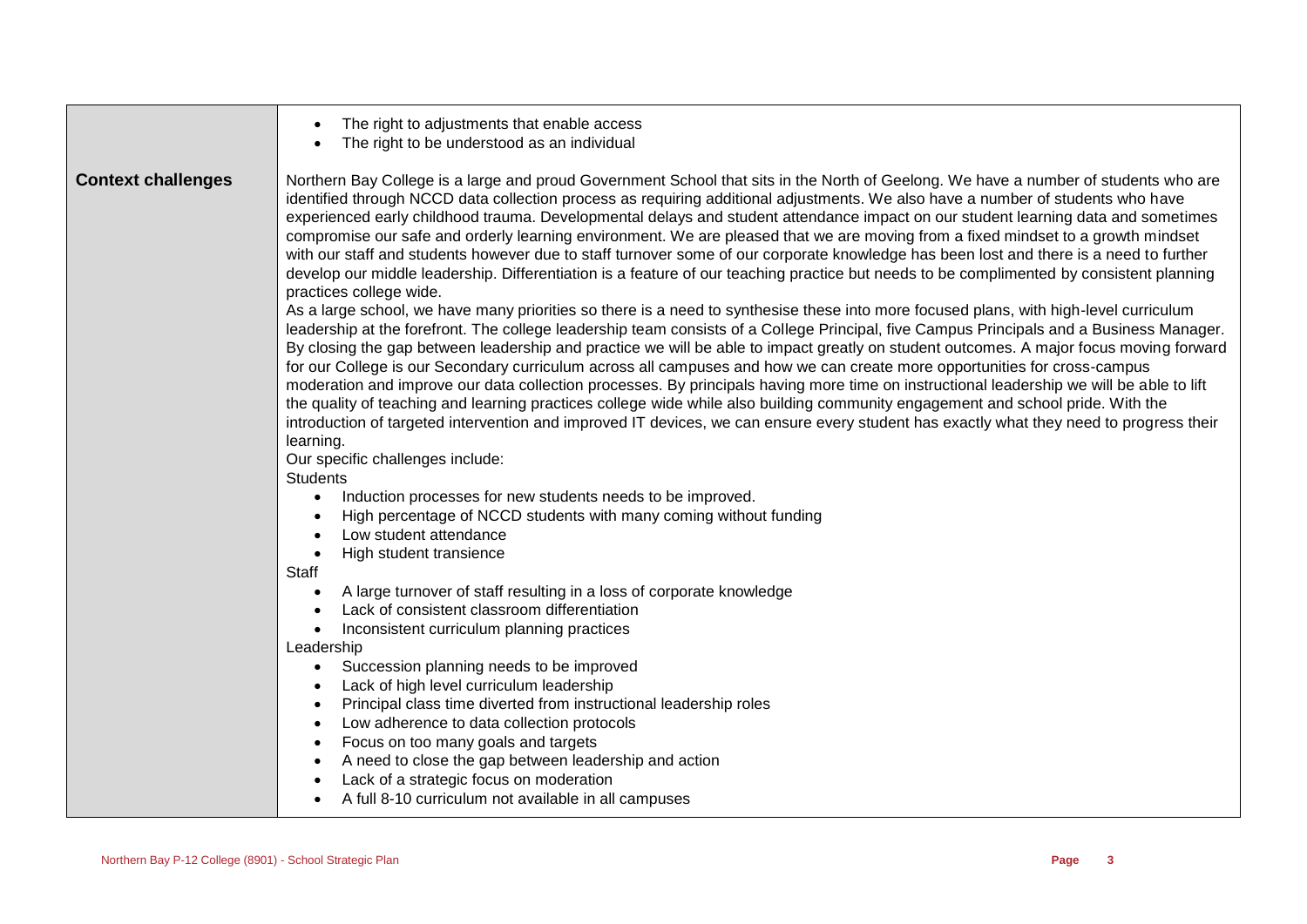|                                | School community<br>Low community engagement<br>Moving from a fixed to a growth mindset<br>School entry developmental delay<br>New students to the college coming from complex family situations taking a lot of resources and negatively impacting upon our<br>data sets<br>A significant number of our students have been exposed to trauma<br>We face strong competition from neighbouring secondary schools<br>We have a high number of IRIS reports lodged each month<br>Resourcing<br>Inconsistent use of targeted support<br>Lack of quality IT devices                                                                                                                                                                                                                                                                                                                                                                                                                                                                      |
|--------------------------------|-------------------------------------------------------------------------------------------------------------------------------------------------------------------------------------------------------------------------------------------------------------------------------------------------------------------------------------------------------------------------------------------------------------------------------------------------------------------------------------------------------------------------------------------------------------------------------------------------------------------------------------------------------------------------------------------------------------------------------------------------------------------------------------------------------------------------------------------------------------------------------------------------------------------------------------------------------------------------------------------------------------------------------------|
| Intent, rationale and<br>focus | Northern Bay College is working towards identifying and removing all barriers to a successful pathway for students into further education<br>or employment. At Northern Bay College, we challenge all those who work within and beyond the college to do all they can to guarantee<br>a successful pathway for our students.<br>Steps towards achieving this outcome:<br>Northern Bay College Leadership would drive a 'challenge culture' of improvement<br>$\bullet$<br>Northern Bay College staff would develop a 'growth mindset'<br>Northern Bay College parents / carers would engage with the college to ensure all barriers to a successful outcome were<br>removed<br>Northern Bay College students would actively engage in college programs<br>Agencies and services would engage with Northern Bay College in a strategic and integrated fashion<br>'Challenge Partners' would be sought to remove barriers to achieving our goal<br>In addition to creating this new mindset we will prioritise the following actions: |
|                                | Intent 1<br>• To optimise every student's achievement and learning growth across all curriculum areas and year levels.<br>Rationale:<br>When the capacity of individual teachers and teams to monitor, and assess student progress, implement evidence-based, high<br>$\bullet$<br>impact teaching strategies and to plan differentiated instruction that meets the needs of all students are increased, the student<br>achievement and learning growth will improve.                                                                                                                                                                                                                                                                                                                                                                                                                                                                                                                                                               |
|                                | Intent <sub>2</sub><br>Develop a structure and process to ensure learning is 'visible' for students and increase opportunities for higher levels of student<br>$\bullet$<br>cognitive and academic engagement where they are encouraged<br>Rationale:                                                                                                                                                                                                                                                                                                                                                                                                                                                                                                                                                                                                                                                                                                                                                                               |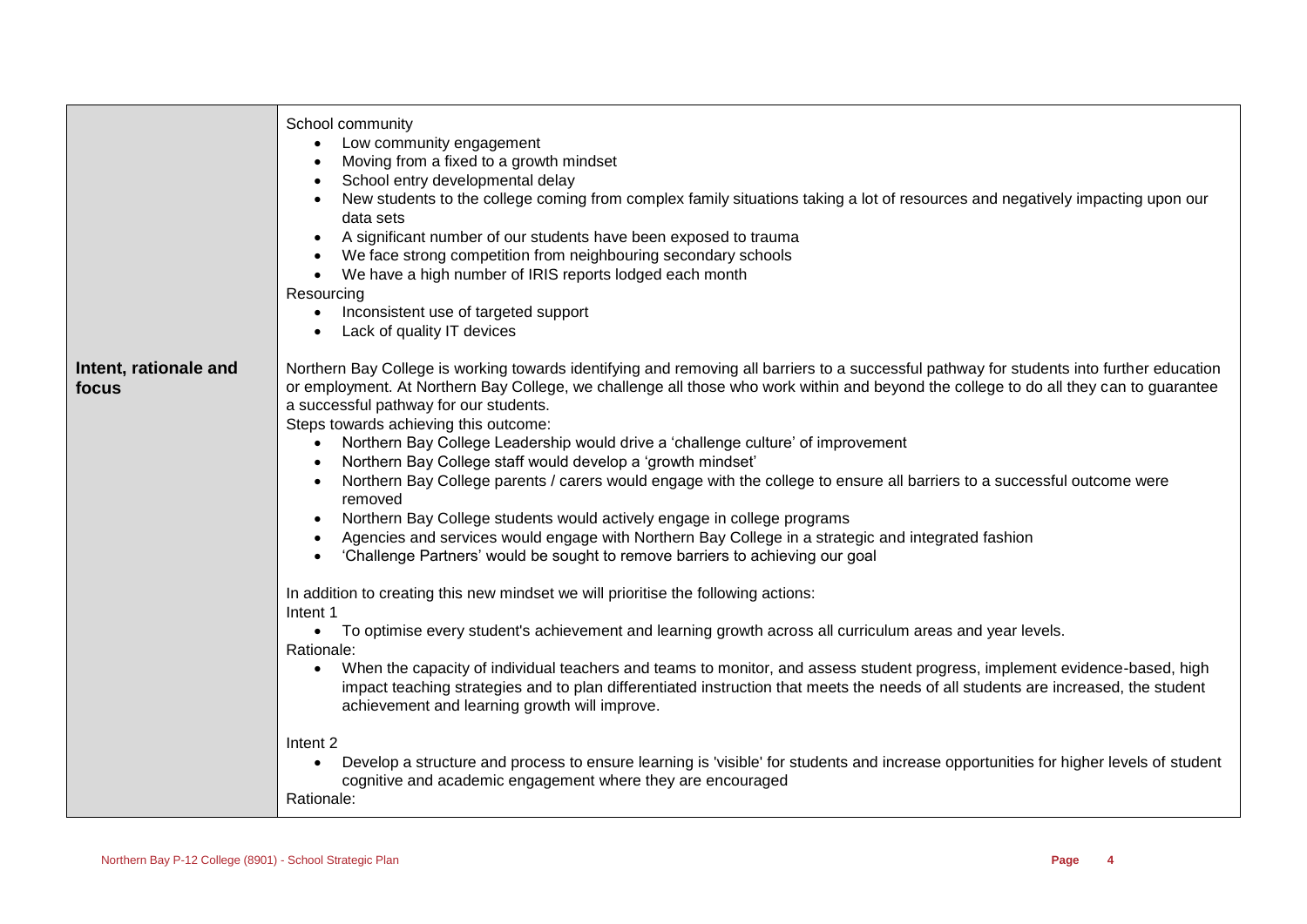| The research shows that when students are active participants in their school life there is a stronger sense:<br>of membership, so that students feel more positive about school<br>$\circ$<br>of respect and self-worth, so that students feel positive about themselves<br>of self as a learner, so that students are better able to manage their own progress in learning, and<br>of agency, so that students realise that they can impact on things that matter to them in school                                                         |
|-----------------------------------------------------------------------------------------------------------------------------------------------------------------------------------------------------------------------------------------------------------------------------------------------------------------------------------------------------------------------------------------------------------------------------------------------------------------------------------------------------------------------------------------------|
| Intent 3<br>To develop and sustain an instructional and distributed leadership model that creates a high performance culture focused on<br>collective responsibility for improving student outcomes.<br>Rationale:<br>When the college has a culture of effective instructional and shared leadership with capacity to monitor performance, give<br>accurate and regular feedback and provide for strong and collective accountability, then improvement efforts will be more<br>effectively directed and outcomes for students will improve. |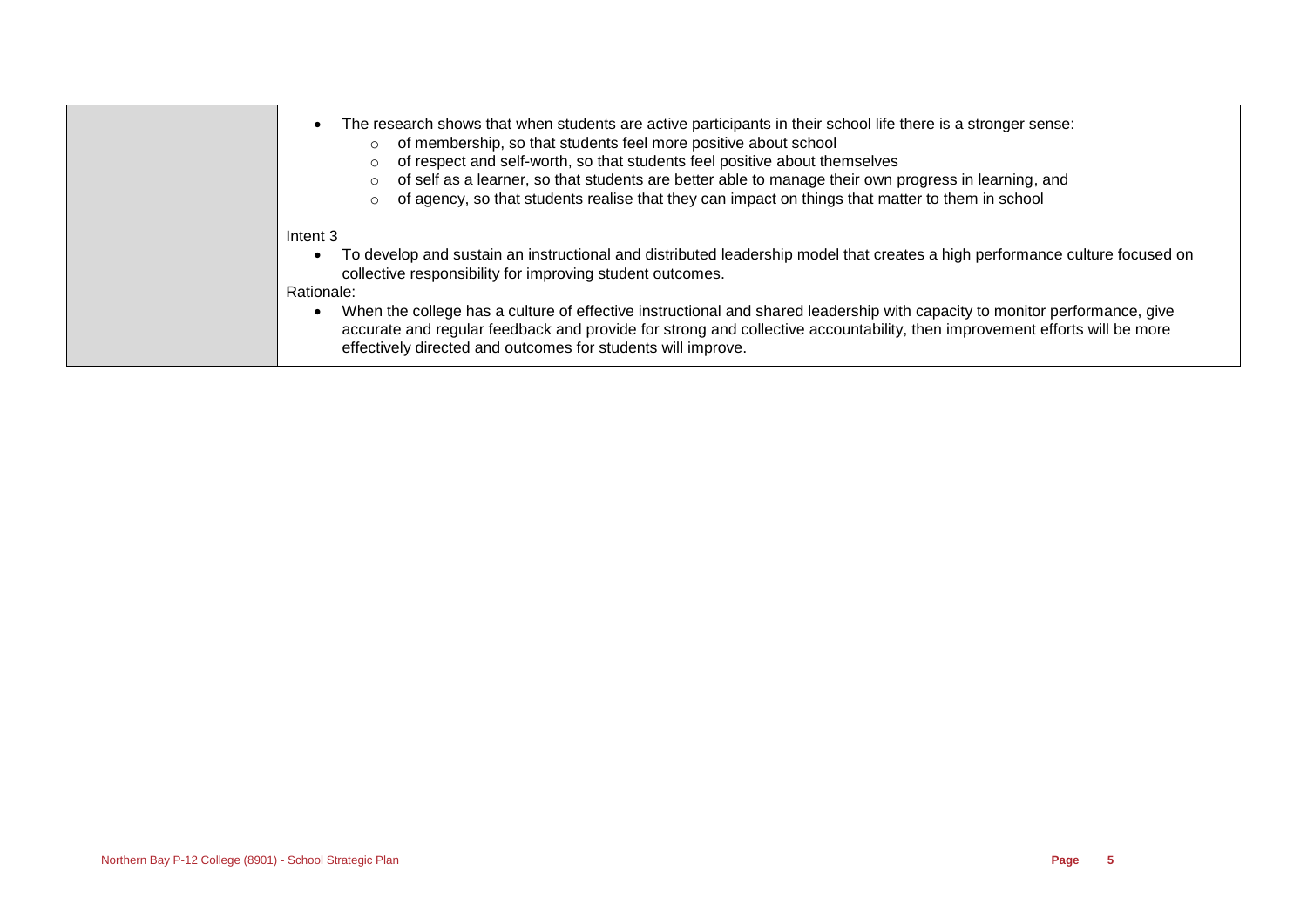## **School Strategic Plan - 2018-2022**

Northern Bay P-12 College (8901)

| Goal 1                      | To improve student learning outcomes for all students.<br>Suggested FISO high-impact improvement initiatives for this goal (in<br>order of priority)<br>1. Excellence in teaching and learning.<br>Building practice excellence.<br>2.<br>Curriculum planning and assessment.<br>3. | 2018<br><b>Score</b> | 2019<br><b>Target</b> | 2022<br><b>Target</b> | Reference for data source                                                                                                                                                            |
|-----------------------------|-------------------------------------------------------------------------------------------------------------------------------------------------------------------------------------------------------------------------------------------------------------------------------------|----------------------|-----------------------|-----------------------|--------------------------------------------------------------------------------------------------------------------------------------------------------------------------------------|
| Target 1.1<br><b>NAPLAN</b> | Increase the percentage of students in the top two bands for Reading<br>Year 5<br>Year 9                                                                                                                                                                                            | 15.2%<br>6.4%        | 20%<br>10%            | 25%<br>15%            | School Performance Report (Achievement -<br>Reading)<br><b>AND</b><br>Panorama > NAPLAN > NAPLAN Two Bands ><br>Year Level $(5 \text{ or } 9)$ > Domain (Reading)                    |
|                             | Decrease the percentage of students in the bottom two bands for<br>Reading<br>Year 5<br>Year 9                                                                                                                                                                                      | 43.8%<br>35.9%       | 38%<br>30%            | 30%<br>25%            | School Performance Report (Achievement -<br>Reading)<br><b>AND</b><br>Panorama > NAPLAN > NAPLAN Two Bands ><br>Year Level $(5 \text{ or } 9)$ > Domain (Reading)                    |
|                             | Increase the percentage of students achieving high/medium relative<br>learning gain in Reading<br>Year 3 to Year 5<br>Year 7 to Year 9                                                                                                                                              | 62.9%<br>63.9%       | 70%<br>70%            | 75%<br>75%            | School Performance Report (Achievement -<br>Reading)<br><b>AND</b><br><b>Panorama &gt; NAPLAN &gt; NAPLAN Relative</b><br>Growth > Year Level $(5 \text{ or } 9)$ > Domain (Reading) |
|                             | Increase the percentage of students in the top two bands for Numeracy<br>Year 5<br>Year 9                                                                                                                                                                                           | 8%<br>5%             | 11%<br>10%            | 20%<br>15%            | School Performance Report (Achievement -<br>Numeracy)<br><b>AND</b><br>Panorama > NAPLAN > NAPLAN Two Bands ><br>Year Level (5 or 9) > Domain (Numeracy)                             |
|                             | Decrease the percentage of students in the bottom two bands for<br>Numeracy<br>Year 5<br>Year 9                                                                                                                                                                                     | 43.7%<br>28.8%       | 28%<br>25%            | 25%<br>20%            | School Performance Report (Achievement -<br>Numeracy)<br><b>AND</b><br><b>Panorama &gt; NAPLAN &gt; NAPLAN Two Bands &gt;</b><br>Year Level (5 or 9) > Domain (Numeracy)             |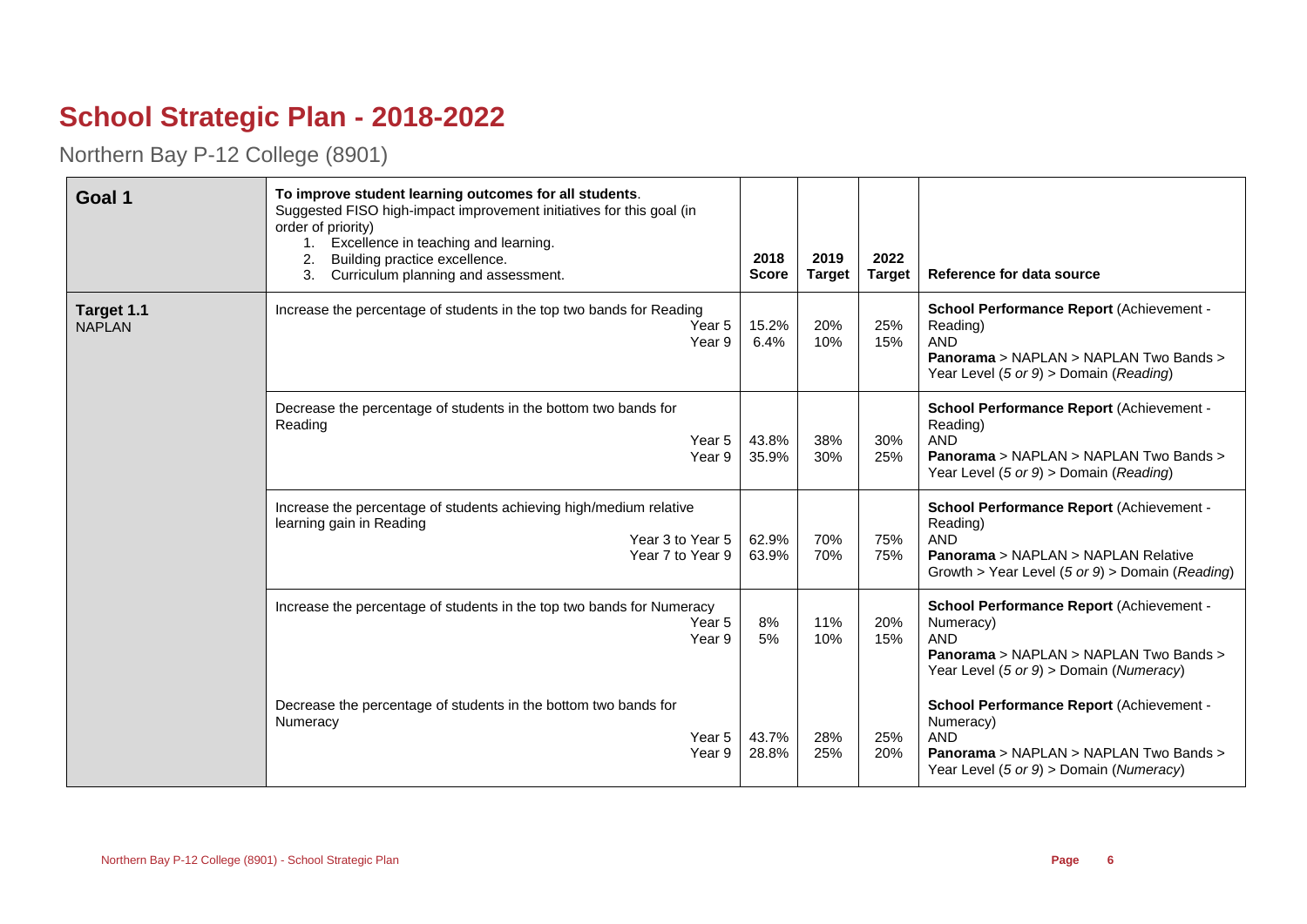|                                                                                      | Increase the percentage of students achieving high/medium relative<br>learning gain in Numeracy<br>Year 3 to Year 5<br>Year 7 to Year 9                                                                                         | 50%<br>76.2% | 62%<br>77%        | 75%<br>80%        | School Performance Report (Achievement -<br>Numeracy)<br><b>AND</b><br>Panorama > NAPLAN > NAPLAN Relative<br>Growth > Year Level (5 or 9) > Domain<br>(Numeracy)                                                      |
|--------------------------------------------------------------------------------------|---------------------------------------------------------------------------------------------------------------------------------------------------------------------------------------------------------------------------------|--------------|-------------------|-------------------|------------------------------------------------------------------------------------------------------------------------------------------------------------------------------------------------------------------------|
| Target 1.2<br><b>TEACHER JUDGEMENT</b><br><b>WITH VICTORIAN</b><br><b>CURRICULUM</b> | Increase the percentage of students at or above the Victorian Curriculum<br>standard in teacher judgement for Reading and Viewing<br>Years F-6<br>Years 7-10                                                                    | 72%<br>52%   | 81%<br>62%        | 88%<br>72%        | Panorama > Teacher Judgement Age Expected<br>Level $>$ English $>$ P-6<br>Panorama > Teacher Judgement Age Expected<br>Level $>$ English $>$ 7-10                                                                      |
|                                                                                      | Increase the percentage of students at or above the Victorian Curriculum<br>standard in teacher judgement for Number and Algebra<br>Years F-6<br><b>Years 7-10</b>                                                              | 62%<br>43%   | 75%<br>50%        | 87%<br>58%        | Panorama > Teacher Judgement Age Expected<br>Level > Mathematics > $P-6$<br>Panorama > Teacher Judgement Age Expected<br>Level > Mathematics $> 7-10$                                                                  |
| Target 1.3<br><b>VCE/VCAL</b>                                                        | Increase the Mean VCE English score                                                                                                                                                                                             | 19.0         | 23.0              | 25.0              | <b>School Performance Report(Senior Secondary)</b><br>AND<br>Panorama > Senior Secondary > Year 12 > VCE<br>Study Group (English) VCE Study (English)                                                                  |
|                                                                                      | Increase the Mean All Study score                                                                                                                                                                                               | 22.0         | 24.0              | 26.0              | <b>VASS</b>                                                                                                                                                                                                            |
|                                                                                      | Increase the percentage of VCE and VCAL certificate completions<br>VCE certificate completion<br>VCAL certificate completion                                                                                                    | 66.3%        | 75%<br>80%<br>70% | 85%<br>90%<br>80% | <b>School Performance Report(Senior Secondary)</b><br><b>AND</b><br><b>VASS</b>                                                                                                                                        |
| Target 1.4<br><b>OPINION SURVEYS</b>                                                 | Improve the perception of students, teachers and parents about student<br>achievement and learning as evidenced in the Student Attitude to School<br>Survey (SATSS), Parent Opinion Survey (POS), School Staff Survey<br>(SSS). |              |                   |                   | School Performance Report (School Climate)<br><b>AND</b><br>Panorama > School Staff Survey > Module<br>(School Climate) > Factor Name (Academic<br>Focus)                                                              |
|                                                                                      | (SSS) Positive endorsement of Academic Focus                                                                                                                                                                                    | 37.4%        | 45%               | 60%               |                                                                                                                                                                                                                        |
|                                                                                      | (SATSS) Stimulated Learning<br>Years 5-6<br>Years 7-12                                                                                                                                                                          | 76%<br>68.4% | 80%<br>75%        | 85%<br>80%        | <b>School Performance Report (Student Attitude)</b><br><b>AND</b><br>Panorama > Attitude to School Survey > Domain<br>(Effective Teaching Practice for Cognitive<br>Engagement) > Factor Name (Stimulated<br>Learning) |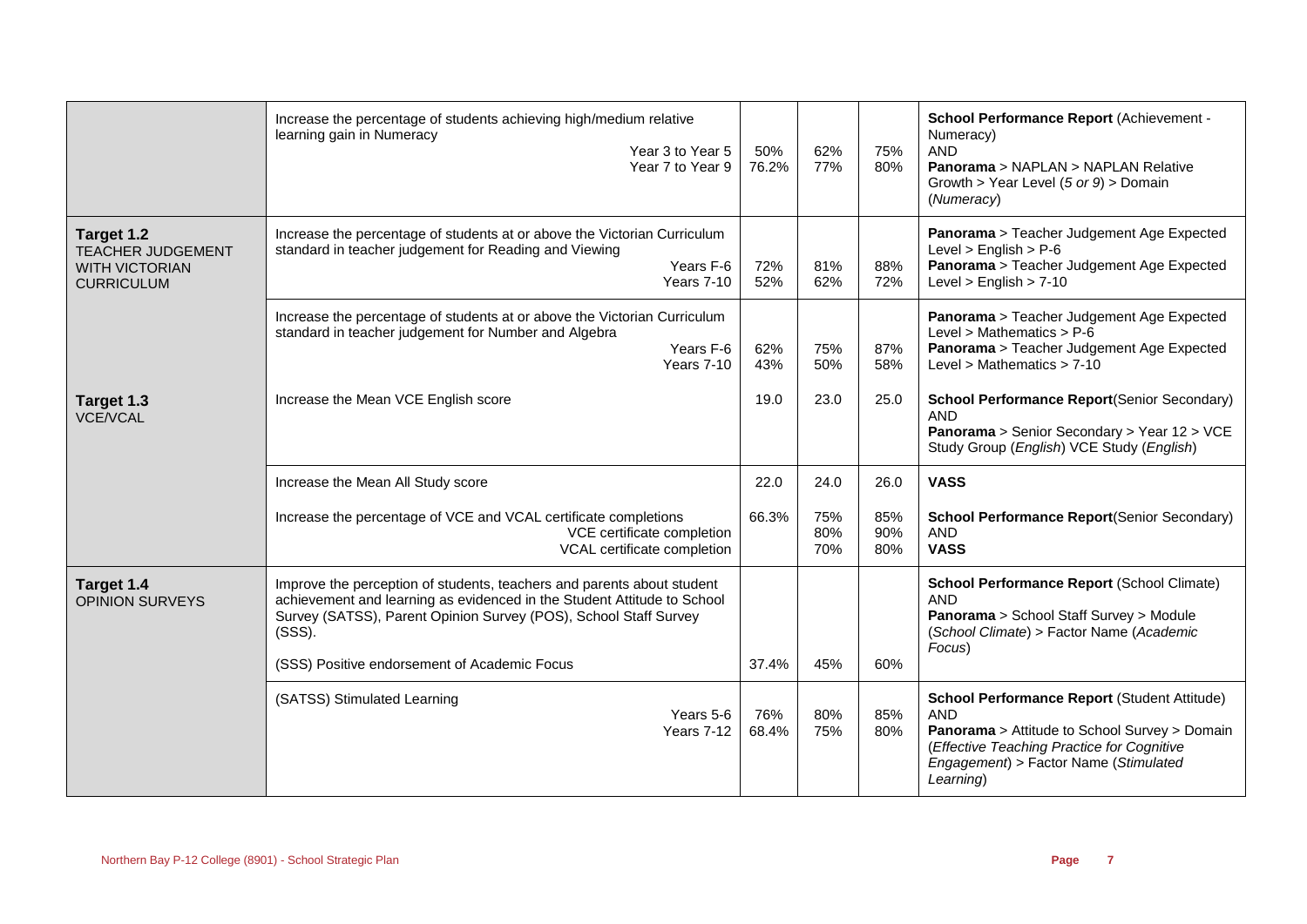|                                                                                                     | (SATSS) Sense of Confidence<br>Years 5-6<br>Years 7-12                                                                                                                                                                                          | 72.8%<br>70.5% | 78%<br>76% | 83%<br>83% | <b>School Performance Report (Student Attitude)</b><br><b>AND</b><br>Panorama > Attitude to School Survey > Domain<br>(Learner Characteristics and Dispositions) ><br>Factor Name (Sense of Confidence) |  |
|-----------------------------------------------------------------------------------------------------|-------------------------------------------------------------------------------------------------------------------------------------------------------------------------------------------------------------------------------------------------|----------------|------------|------------|---------------------------------------------------------------------------------------------------------------------------------------------------------------------------------------------------------|--|
|                                                                                                     | (POS) Positive endorsement of Effective Teaching                                                                                                                                                                                                | 86%            | 88%        | 90%        | Panorama > Parent Opinion Survey > Module<br>(Student Cognitive Engagement) > Factor name<br>(Effective Teaching)                                                                                       |  |
|                                                                                                     | (POS) Positive endorsement of Stimulating Learning Environment                                                                                                                                                                                  | 85%            | 88%        | 90%        | Panorama > Parent Opinion Survey > Module<br>(Student Cognitive Engagement) > Factor name<br>(Stimulating Learning Environment)                                                                         |  |
| <b>Key Improvement</b><br><b>Strategy 1.a</b><br>Evidence-based high-<br>impact teaching strategies | Establish and embed whole school pedagogical approaches which include the consistent use of high impact teaching strategies.                                                                                                                    |                |            |            |                                                                                                                                                                                                         |  |
| <b>Key Improvement</b><br><b>Strategy 1.b</b><br>Curriculum planning and<br>assessment              | Secure school-wide commitment to the consistent teaching of literacy and numeracy, including the development and implementation of a whole school<br>curriculum which is coherent, sequential and articulates a guaranteed program of learning. |                |            |            |                                                                                                                                                                                                         |  |
| <b>Key Improvement</b><br><b>Strategy 1.c</b><br><b>Building practice</b><br>excellence             | Enhance the impact of teaching by developing expertise in the collection, analysis and use of student learning data.                                                                                                                            |                |            |            |                                                                                                                                                                                                         |  |
| <b>Key Improvement</b><br><b>Strategy 1.d</b><br><b>Building practice</b><br>excellence             | Establish Communities of Practice to support collaborative practice, monitoring of student learning and intervention when needed.                                                                                                               |                |            |            |                                                                                                                                                                                                         |  |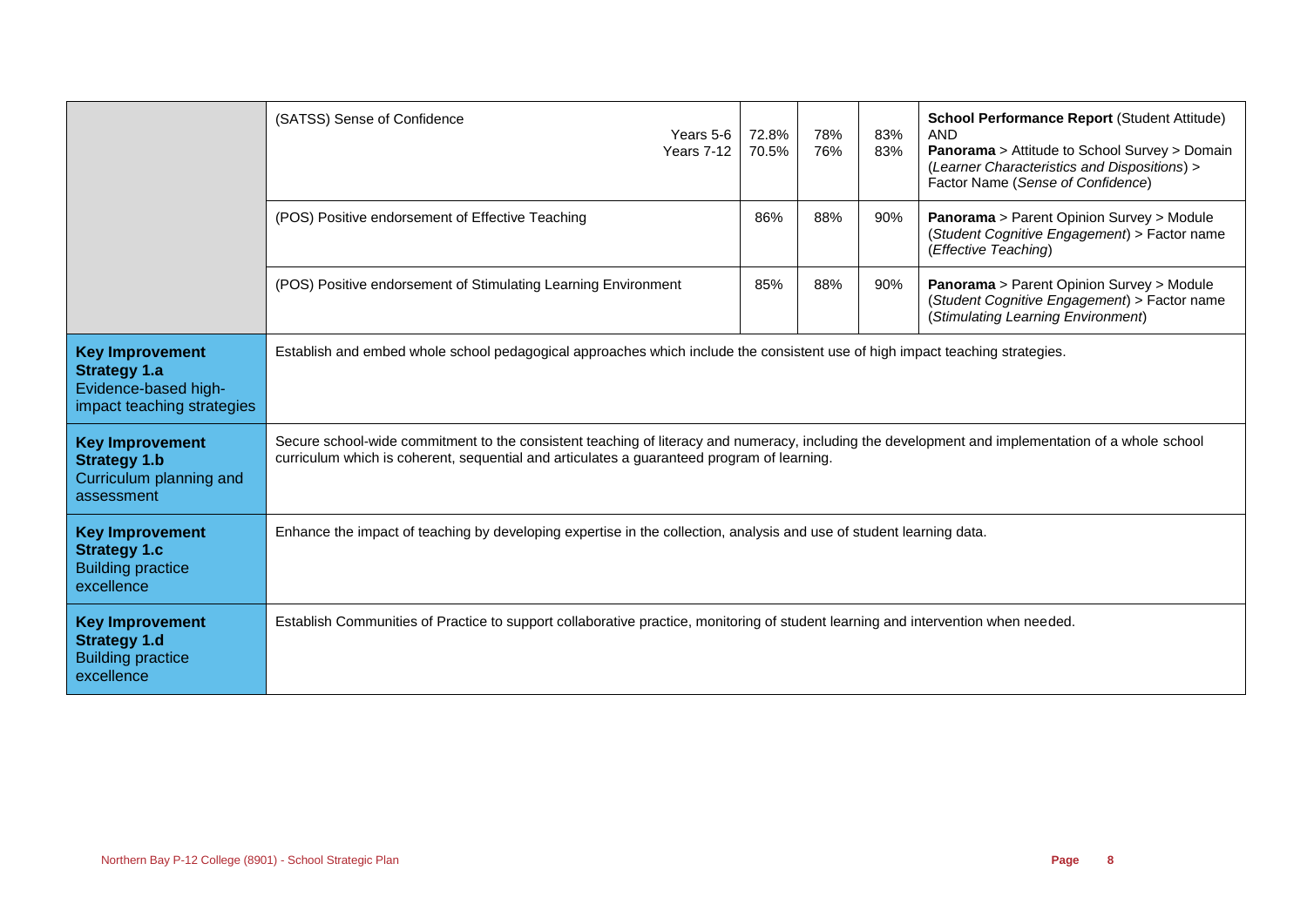| Goal 2                               | To create a school that delivers on the high expectations we have<br>for all students, their learning and their futures<br>Suggested FISO high-impact improvement initiatives for this goal (in<br>order of priority)<br>Positive climate for learning.<br>1.<br>2.<br>Professional leadership.                                                                                        | 2018<br><b>Score</b>                                      | 2019<br><b>Target</b>                  | 2022<br><b>Target</b>                         | Reference for data source                                                                                                                                                                                                  |
|--------------------------------------|----------------------------------------------------------------------------------------------------------------------------------------------------------------------------------------------------------------------------------------------------------------------------------------------------------------------------------------------------------------------------------------|-----------------------------------------------------------|----------------------------------------|-----------------------------------------------|----------------------------------------------------------------------------------------------------------------------------------------------------------------------------------------------------------------------------|
| Target 2.1<br><b>OPINION SURVEYS</b> | Improve the perception of students, teachers and parents about high<br>expectations for all students and their learning as evidenced in their<br>positive endorsements in the Student Attitude to School Survey<br>(SATSS), Parent Opinion Survey (POS), School Staff Survey (SSS).<br>(SSS) Collective Efficacy                                                                       | 38.1%                                                     | 46%                                    | 55%                                           | <b>School Performance Report (School Climate)</b><br><b>AND</b><br>Panorama > School Staff Survey > School<br>Climate > Collective Efficacy                                                                                |
|                                      | (SATSS) High Expectations for Success                                                                                                                                                                                                                                                                                                                                                  | 83%                                                       | 85%                                    | 87%                                           | Panorama > Attitude to School Survey > Domain<br>(Teacher-Student Relations) > Factor Name<br>(High Expectations for Success)                                                                                              |
|                                      | (POS) High Expectations for Success                                                                                                                                                                                                                                                                                                                                                    | 89%                                                       | 91%                                    | 93%                                           | Panorama > Parent Opinion Survey > Module<br>(Student Cognitive Engagement) > Factor Name<br>(High Expectations for Success)                                                                                               |
|                                      | (POS) General School Satisfaction                                                                                                                                                                                                                                                                                                                                                      | 86%                                                       | 88%                                    | 90%                                           | Panorama > Parent Opinion Survey > Module<br>(School Ethos and Environment) > Factor Name<br>(General School Satisfaction)                                                                                                 |
|                                      | (POS) School Pride and Confidence                                                                                                                                                                                                                                                                                                                                                      | 88%                                                       | 90%                                    | 92%                                           | Panorama > Parent Opinion Survey > Module<br>(School Ethos and Environment) > Factor Name<br>(School Pride and Confidence)                                                                                                 |
| Target 2.2 ATTENDANCE                | Improve the average annual attendance rate for students at all year<br>levels across the college                                                                                                                                                                                                                                                                                       |                                                           |                                        |                                               |                                                                                                                                                                                                                            |
|                                      | P-12 average annual attendance percentage to increase                                                                                                                                                                                                                                                                                                                                  | 88.4%                                                     | 91%                                    | 94%                                           | <b>School Performance Report (Engagement)</b>                                                                                                                                                                              |
|                                      | P-6 average annual attendance percentage to increase<br>Prep to increase the percentage of days attended<br>Year 1 to increase the percentage of days attended<br>Year 2 to increase the percentage of days attended<br>Year 3 to increase the percentage of days attended<br>Year 4 to increase the percentage of days attended<br>Year 5 to increase the percentage of days attended | 89%<br>88.5%<br>89.5%<br>93.6%<br>86.0%<br>91.3%<br>89.3% | 92%<br>91%<br>92%<br>94%<br>90%<br>93% | 94%<br>94%<br>94%<br>94%<br>94%<br>94%<br>94% | Panorama > Absences > Year Level Group (P-6)<br>> Year Level (All)<br>Panorama > Absences > Year Level Group (P-6)<br>Year Level (Prep, 1, 2 etc)<br>Calculation:<br>200 days - All Absences X 100 (for percentage)<br>200 |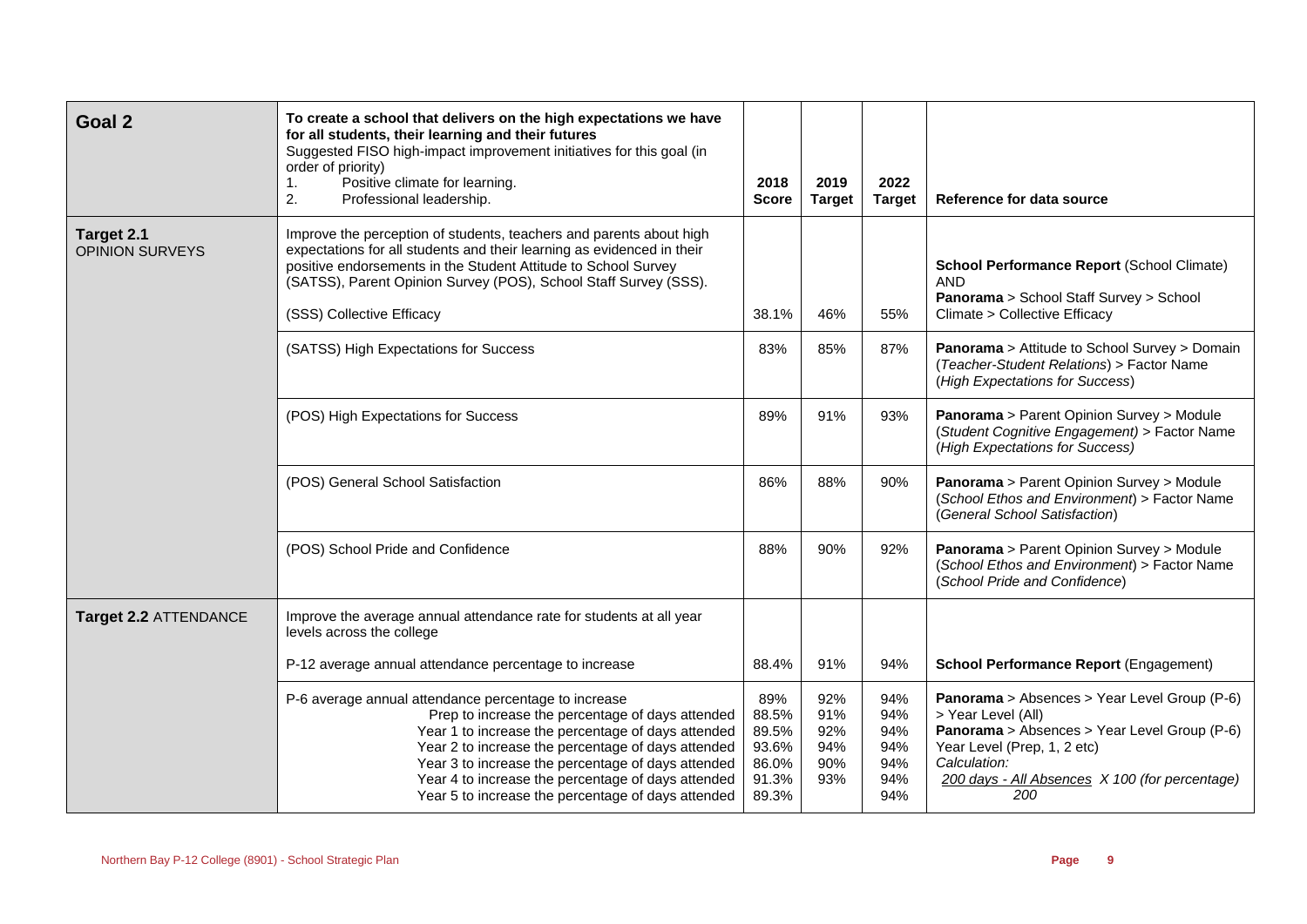|                                                                                                          | Year 6 to increase the percentage of days attended                                                                                                                                                                                                                                                                                                                                                 | 91.6%                                                       |                                                       | 94%                                           |                                                                                                                                                                                                                                     |  |
|----------------------------------------------------------------------------------------------------------|----------------------------------------------------------------------------------------------------------------------------------------------------------------------------------------------------------------------------------------------------------------------------------------------------------------------------------------------------------------------------------------------------|-------------------------------------------------------------|-------------------------------------------------------|-----------------------------------------------|-------------------------------------------------------------------------------------------------------------------------------------------------------------------------------------------------------------------------------------|--|
|                                                                                                          | Years 7-12 average annual attendance percentage to increase<br>Year 7 to increase the percentage of days attended<br>Year 8 to increase the percentage of days attended<br>Year 9 to increase the percentage of days attended<br>Year 10 to increase the percentage of days attended<br>Year 11 to increase the percentage of days attended<br>Year 12 to increase the percentage of days attended | 82.3%<br>85.7%<br>84.2%<br>84.2%<br>80.0%<br>82.1%<br>85.9% | 88%<br>90.0%<br>89.2%<br>89.2%<br>87%<br>88.1%<br>90% | 94%<br>94%<br>94%<br>94%<br>94%<br>94%<br>94% | <b>Panorama</b> > Absences > Year Level Group(7-12)<br>> Year Level (All)<br><b>Panorama</b> > Absences > Year Level Group(7-12)<br>Year Level (7,8,9 etc)<br>Calculation:<br>200 days - All Absences X 100 (for percentage)<br>200 |  |
| <b>Key Improvement</b><br><b>Strategy 2.a</b><br><b>Empowering students and</b><br>building school pride | Activate student voice and agency to establish an authentic learning partnership throughout the school which develops independent and self-regulating<br>learners.                                                                                                                                                                                                                                 |                                                             |                                                       |                                               |                                                                                                                                                                                                                                     |  |
| <b>Key Improvement</b><br><b>Strategy 2.b</b><br><b>Building leadership teams</b>                        | Establish a culture of high aspirations and expectations and whole community commitment to the school's vision, values and high expectations which<br>supports a learning environment that maximises success for all students.                                                                                                                                                                     |                                                             |                                                       |                                               |                                                                                                                                                                                                                                     |  |
| <b>Key Improvement</b><br><b>Strategy 2.c</b><br><b>Building leadership teams</b>                        | Develop professional leadership to enable clarity in decision-making, communication and ongoing monitoring of teacher impact and school improvement<br>approaches/initiatives.                                                                                                                                                                                                                     |                                                             |                                                       |                                               |                                                                                                                                                                                                                                     |  |